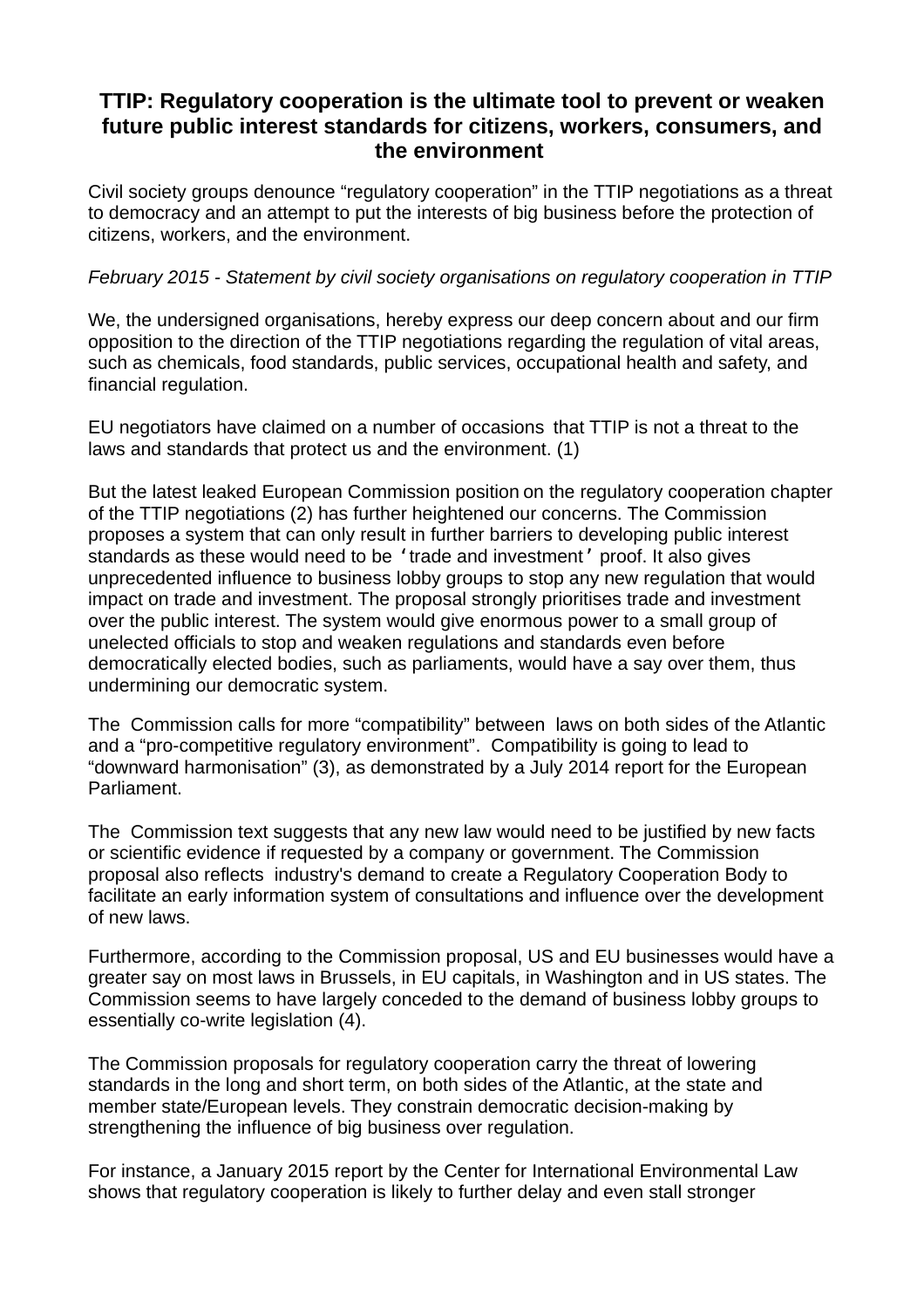protections from toxic chemicals and pesticides. (5)

Regulatory cooperation could also constitute a gradual attack on the precautionary principle, slowly but widely opening doors to GMOs, nanomaterials and endocrine disruptors (6).

For these reasons, we urge the negotiators to remove regulatory cooperation from the TTIP negotiations.

## **Signed by**

ACEP - Associação para a Cooperação Entre os Povos (Portugal)

Action for Breast Cancer Foundation (Malta)

ActionAid

Afri (Action from Ireland)

Afrika Kontakt (Denmark)

AITEC (France)

Alliance D19 D20 (Belgium)

Alliance for Cancer Prevention (UK)

Alternatiba Eraikitzen

Alter Summit

Les Amis de la Confédération paysanne (France)

Arbeitsgemeinschaft bäuerliche Landwirtschaft (AbL) (Germany)

Associação de Combate à Precariedade - Precários Inflexíveis (Portugal)

ATTAC Austria

ATTAC Bizkaia (Basque Country)

ATTAC Denmark

ATTAC France

ATTAC Germany

ATTAC HELLAS

ATTAC Hungary

ATTAC Ireland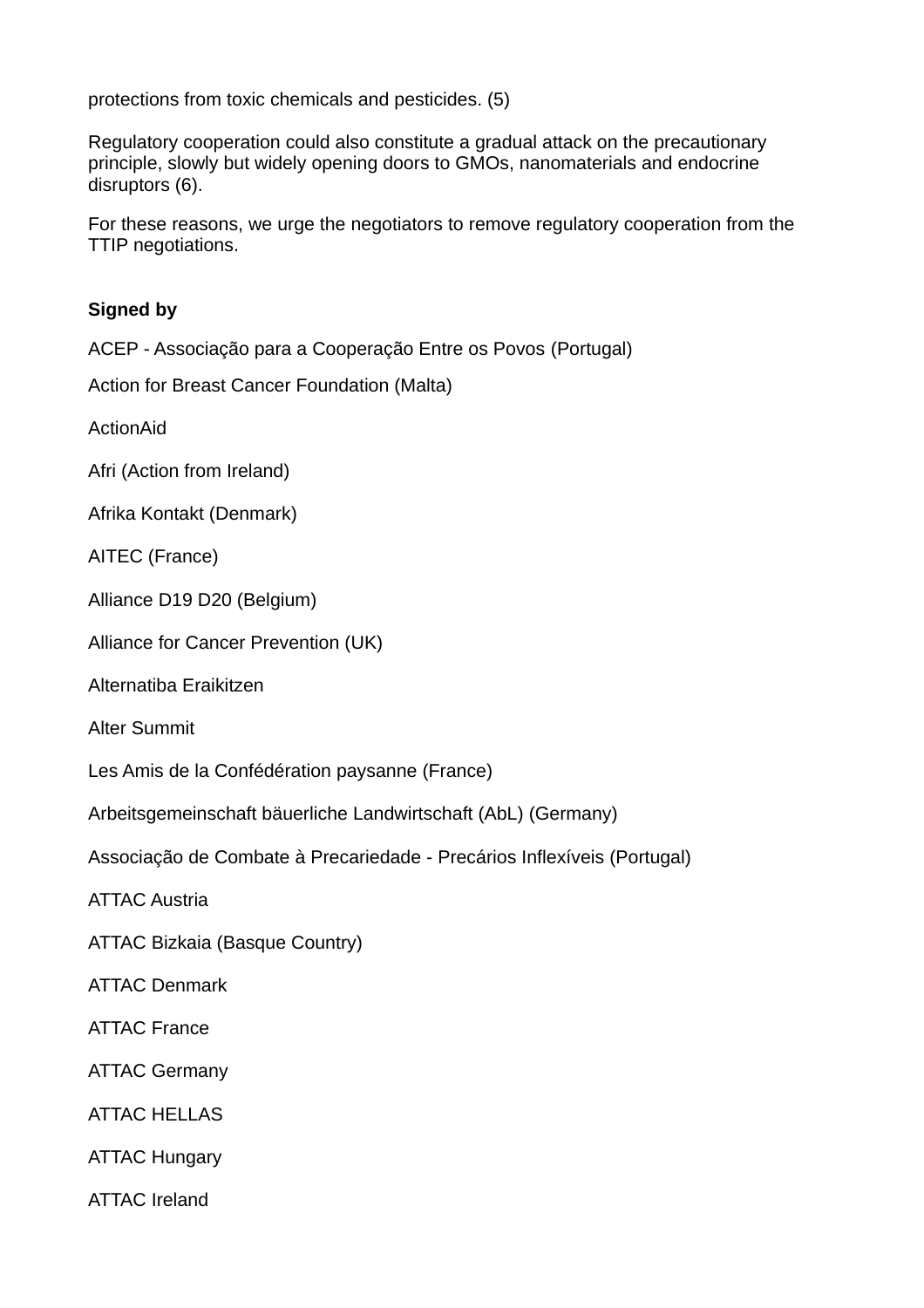ATTAC Portugal ATTAC Spain Biofuelwatch (UK/US) Both ENDS Breast Cancer UK Bund für Umwelt und Naturschutz Deutschland (BUND) (Germany) Campaign for Real Farming (UK) The Cancer Prevention & Education Society (UK) CEE Bankwatch Network (Czech Republic) CEIM (Centro de Estudios e Investigación sobre Mujeres) (Spain) Center for Encounter and active Non-Violence (Austria) Center for Environmental Information and Education (CEIE) (Bulgaria) Center for Sustainable Development of the Mountain (Bulgaria) Center for Transport and Energy (CDE) (Czech Republic) CHEM Trust (UK) CIEL CIG - Confederación Intersindical Galega Collectif anti-gaz de schiste de Clapiers (France) Collectif citoyen IDF Non aux pétroles et gaz de schiste et de couche (France) Collectif d'action contre l'accord général pour le commerce des services (Loupian-Bouzigues, France) Collectif Roosevelt (France) Compassion in World Farming (EU) Confederacion Intersindical (Spain) Confédération Paysanne (France) Corporate Europe Observatory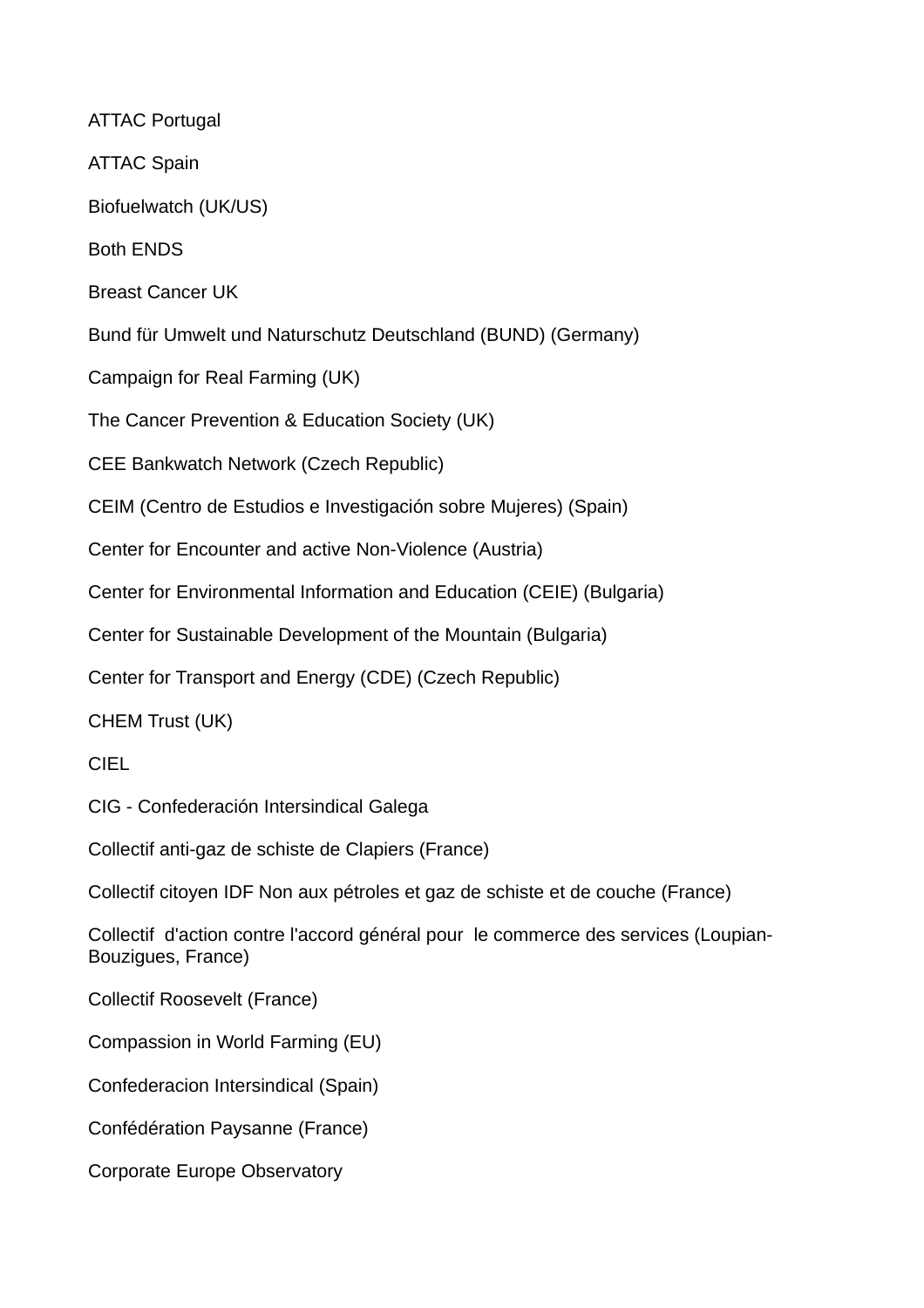CNCD-11.11.11 (Centre National de Coopération au développement) (Belgium)

Danish Eco Council

Earth Open Source (UK)

Ecologistas en Acción (Spain)

Ecoforum for Sustainable Development Association (Bulgaria)

EcoNexus (UK)

Economistas sin Fronteras (Spain)

ECOS (EU)

Ecoworld Rhodopes (Bulgaria)

ELA (Basque Country)

ENSEMBLE! (France)

Entrepueblos/Entrepobles/Entrepobos/Herriarte (Spain)

Esperanto Radikala Asocio Onlus (Italy)

Estonian Seamen's Independent Union

EUrope NEWnited Serviceteam (EU)

European Federation of Building and Wood Workers (EFBWW)

European Federation of Journalists (EFJ)

European Federation of Public Service Unions (EPSU)

European Information-Human Rights Center (EIHRC)

European Transport Workers' Federation

Fair Trade Hellas (Greece)

Fairwatch (Italy)

Federazione Organismi Cristiani Servizio Internazionale Volontario, FOCSIV (Italy)

Finance Watch

Finnish NGDO platform to the EU

Finnish TTIP Info Network

Finnwatch (Finland)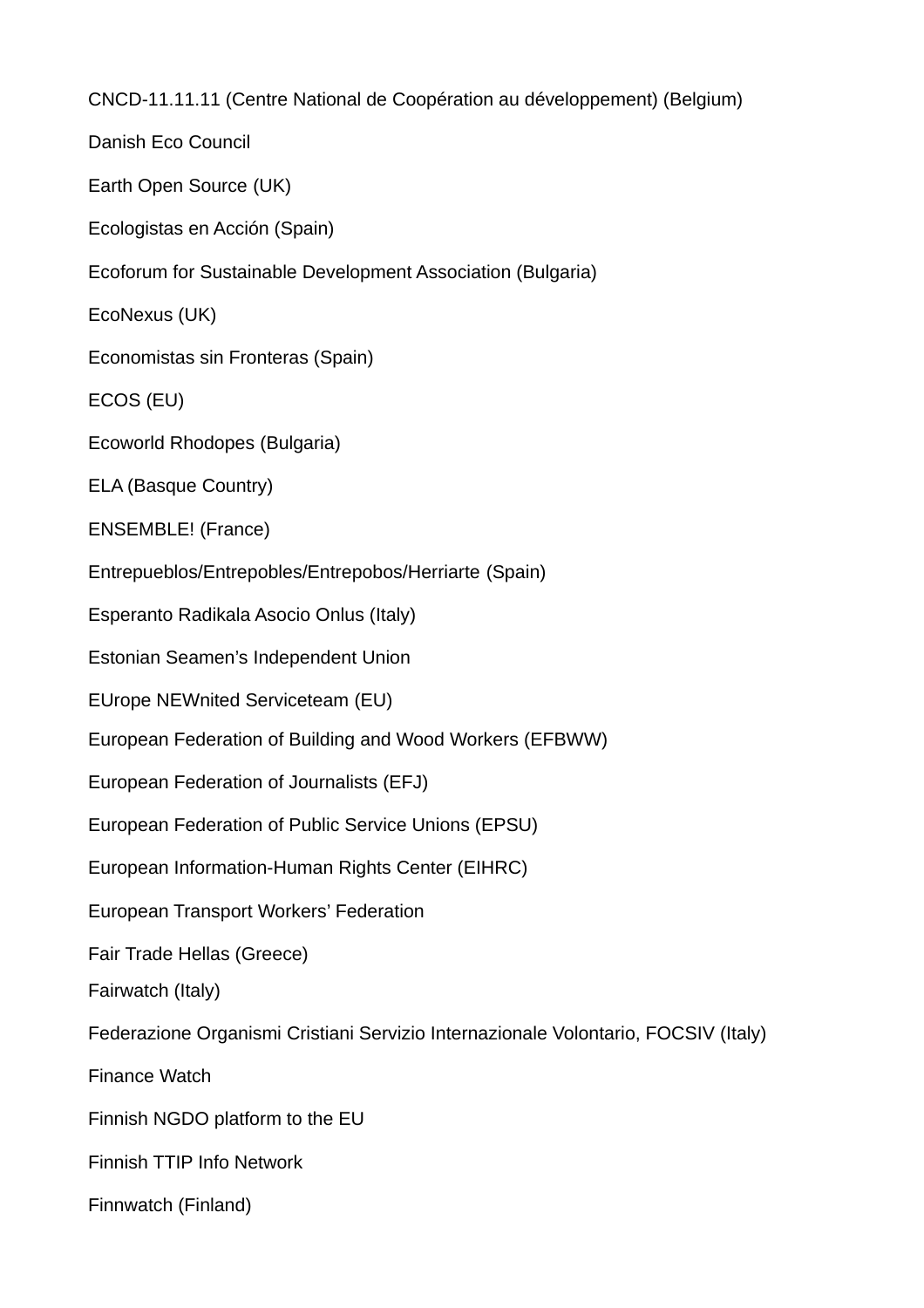Forum Unwelt und Entwicklung (Germany) Food & Water Europe foodwatch Foundation for Ecological Education and Training (Bulgaria) Foundation for Environment and Agriculture (FEA) (Bulgaria) Fracking Free Ireland France Amérique Latine (FAL) France Nature Environnement Friends of the Earth Austria (GLOBAL 2000) Friends of the Earth Bulgaria - For the Earth (Za Zemiata) Friends of the Earth Czech Republic (Hnuti Duha) Friends of the Earth England, Wales and Northern Ireland Friends of the Earth Estonia - Estonian Green Movement (ERL) Friends of the Earth Europe Friends of the Earth France Friends of the Earth Hungary (Magyar Természetvédők Szövetsége (MTVSZ) Friends of the Earth – CEPA (Slovak Republic) Future for Borino (Bulgaria) GAIA - Grupo de Acção e Intervenção Ambiental (Portugal) Gen-ethisches Netzwerk e.V. (GeN) Global Justice Now (UK) GMWatch (UK) GRAIN Green Action (Croatia) Green Institute (Greece) HEAL (EU)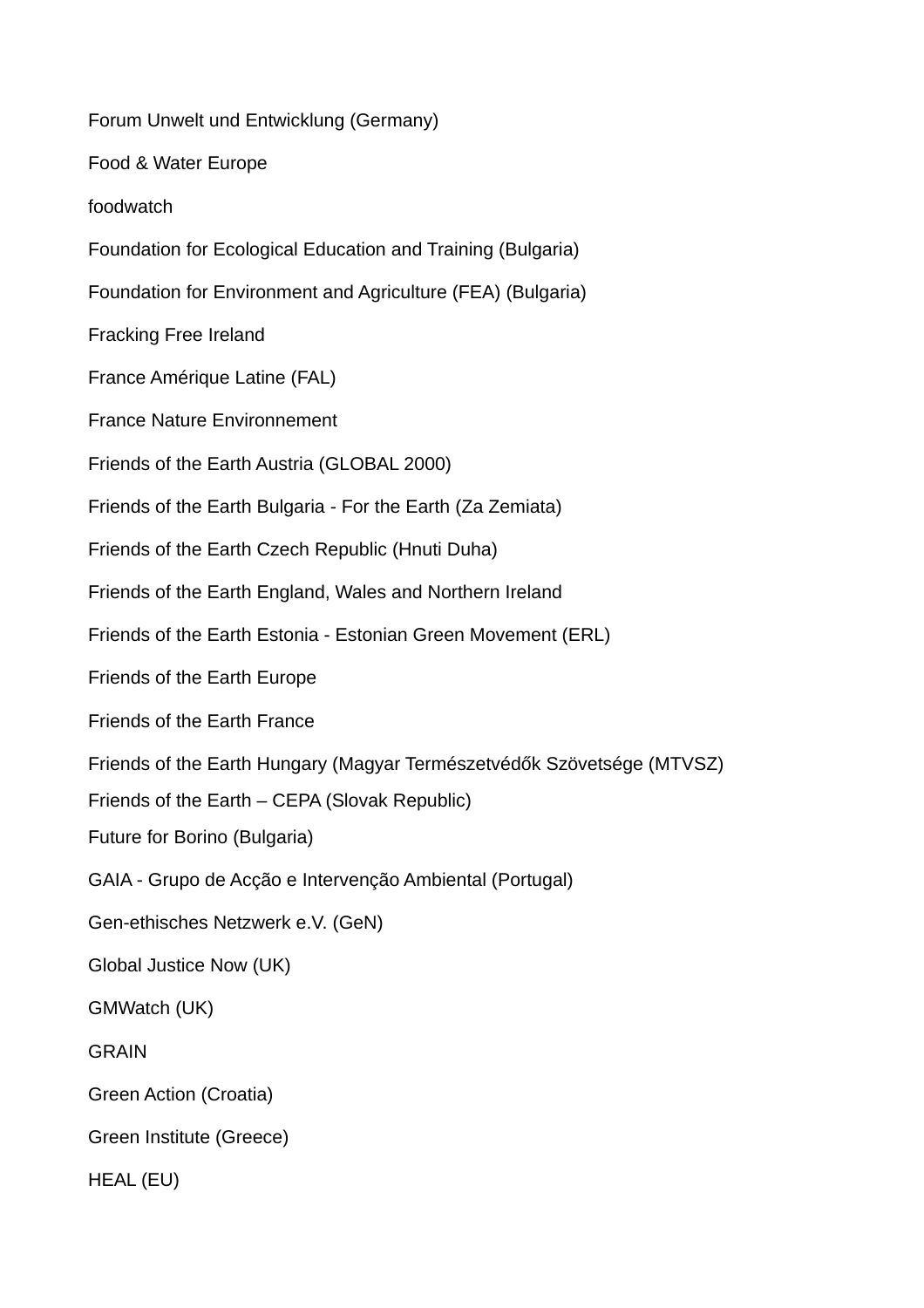Highlands and islands against fracking (UK) IBD Initiative Bürger für Demokratie (Germany) Initiativ Liewensufank a.s.b.l. (Luxembourg) Inititative K136 (Greece) Inter-Environnement Wallonie (Belgium) Iuridicum Remedium (IuRe) (Czech Republic) Keep Ireland Fracking Free Latvian Green Movement (Latvia) Lithuanian Seamen's Union LobbyControl (Germany) May Day (Denmark) Mehr demokratie! Deutschland Mehr demokratie! Österreich Mujeres de Negro contra la guerra (Spain) Munich Environment Institute (Umweltinstitut München e.V.) NABU e.V. (Germany) National Justice & Peace Network (England & Wales) Not For Shale Ireland Observatory on Debt in Globalisation (Debtwatch) (Spain) ÖBV-Via Campesina Austria Oikos – Cooperação e Desenvolvimento (Portugal) PAN Europe Plataforma Não ao Tratado Transatlântico (Portugal) Platform Aarde Boer Consument (The Netherlands) Polish Green Network (Poland) PowerShift e.V (Germany) Pro Ethical Trade Finland The Puntarji - movement for active citizenship (Slovenia)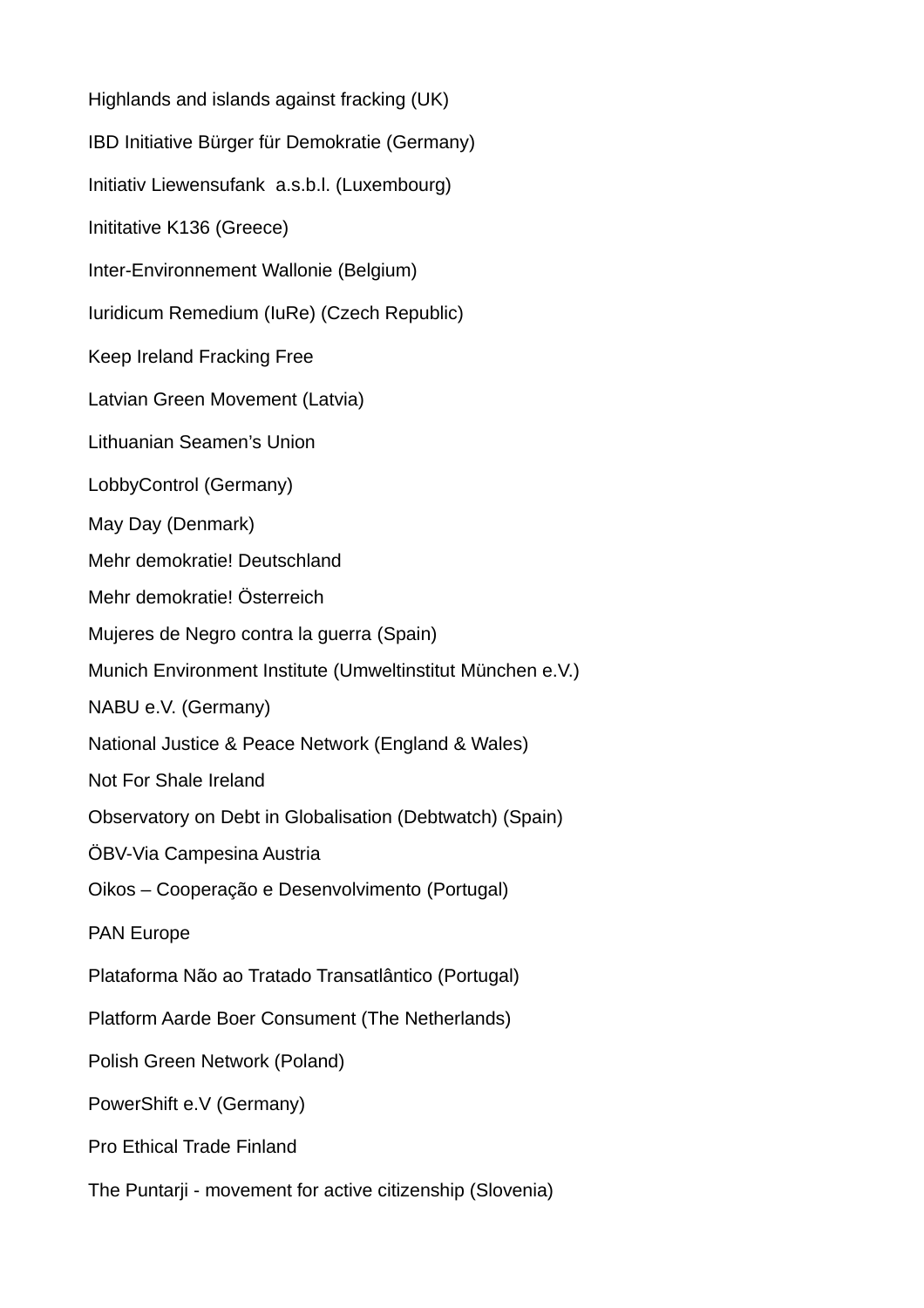Quaker Council for European Affairs

Quercus – National Association for Nature Conservation (Portugal)

Réseau Environnement Santé (France)

Seaports NSZZ Solidarność (Poland)

Seeds Action Network - SAN Germany

SIndikat žerjavistov p.d. - Luka Koper (Slovenia)

Social Europe Malta - Front Against TTIP

Solidarity and Cooperation CIPSI (Italy)

Solidary Bulgaria

Stichting Schaliegasvrij Nederland (Shale-gas free Netherlands)

StopTTIP UK

**SumOfUs** 

Sussex Against TTIP

Terra Nuova (Italy)

Transform! Europe

Transnational Institute (Netherlands)

UK National Hazards Campaign

UNI Europa

Union syndicale Solidaires (France)

USO (Spain)

VHUE e.V. (Germany)

War on Want (UK)

WECF Germany

WECF France

WECF The Netherlands

WEED – World Economy, Ecology & Development (Germany)